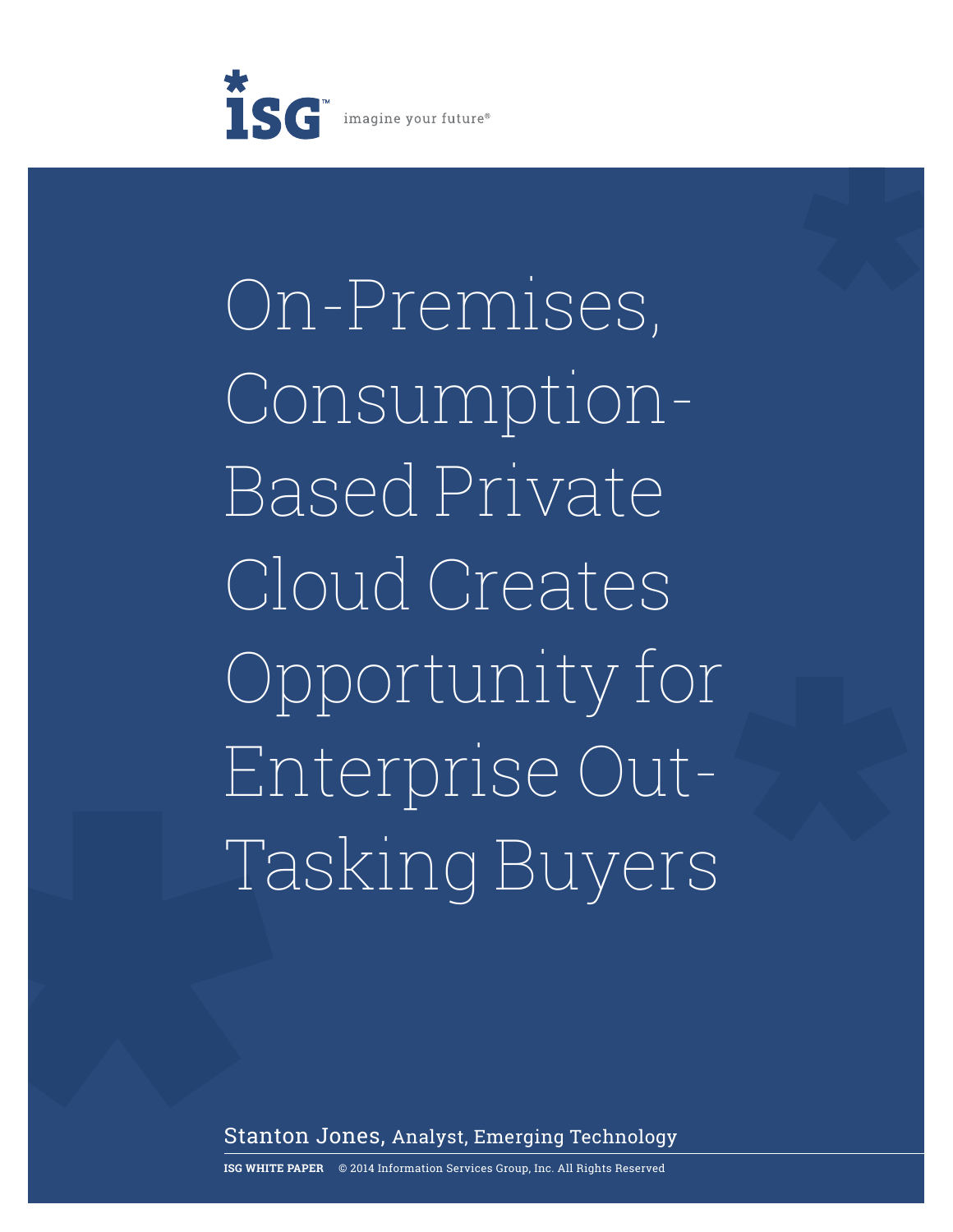

# INTRODUCTION

Given the explosion of data within enterprises, the data storage industry is responding with a bevy of new products and services to meet exponential demand. In most cases, these offerings fit into two deployment models: Shared storage that resides within the provider's data center, or dedicated hardware that resides within the customer's data center.

Although shared offerings provide customers with many of the benefits of a public cloud model - especially consumption-based pricing and high levels of elasticity - significant concerns remain around security, privacy, compliance and control. The dedicated model helps to reduce concerns about security and control, but commercially, these tend to look very similar to traditional IT solutions, with high levels of capital investment coupled with long transition and transformation timelines.

Given the pace at which business data is growing, many customers cannot wait for public cloud security and control issues to be addressed; at the same time, these customers are being pressured to reduce capital expenditures and move more quickly.

This ISG white paper examines how innovative storage vendors are bringing to market new "out-tasking" deployment models that blend the best of both shared and dedicated models: on-premises, consumption-based (OPCB) services.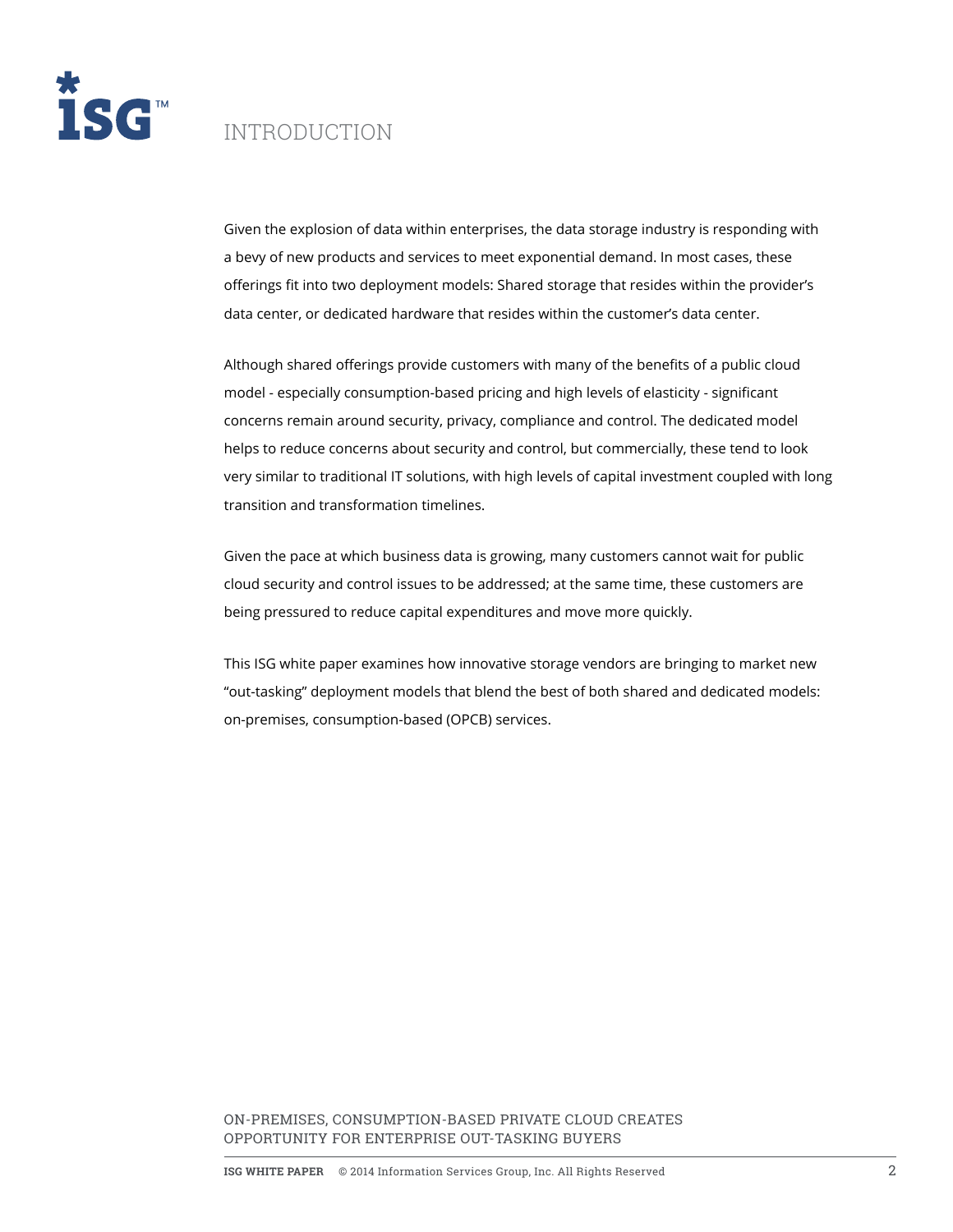

### **EXPONENTIAL DATA GROWTH IN AN INCREASINGLY DIGITAL ENTERPRISE**

The volume and variety of data being managed by enterprises is growing at a near-exponential pace. The average amount of data being managed by enterprise organizations is expected increase by 76 percent within the next 12 – 18 months, with one-third of organizations managing more than 1 petabyte by the end of 20141. Concurrent with the hyper growth of data is the need to reduce cost. Business cost reduction via technology continues to be the No. 1 concern of IT management<sup>2</sup>.

A key element to this growth pattern is the increase in new types of both structured and unstructured data: social media, clickstream, sensors and images. The emergence of advanced analytics, both traditional and predictive, creates a scenario whereby IT is expected to store all this – if not for use today, then for analysis tomorrow.

**The way data is stored continues to be highly inefficient.**

Even if IT is able to keep up with storage demands, the way data is stored continues to be highly inefficient. Multiple studies show that data access follows the 80/20 rule: The most recent 20 percent of the data attracts 80 percent of the access. Nevertheless, many IT organizations continue to pursue a two-tier data strategy in which the majority of data is stored on expensive, fast storage, and only periodically archived to disk or tape.

The dual threat of explosive demand and reliance on high-cost storage creates tremendous pressure on IT organizations that are expected to reduce costs, often dramatically, in the face of mounting business expectations.

#### **ENTERPRISE IT NEEDS A NEW DEPLOYMENT MODEL TO MEET BUSINESS DEMAND**

Given the pressure on IT to not only reduce its cost but also to reduce overall business cost, the traditional model of over-provisioning high-cost storage to meet peak demand is increasingly becoming an untenable position, due to the need for significant up-front capital investments. Additionally, this model often leaves storage capacity unused for significant periods of time, creating a scenario where limited capital sits idly by waiting to be consumed.

1IDG 2Journal of Information Technology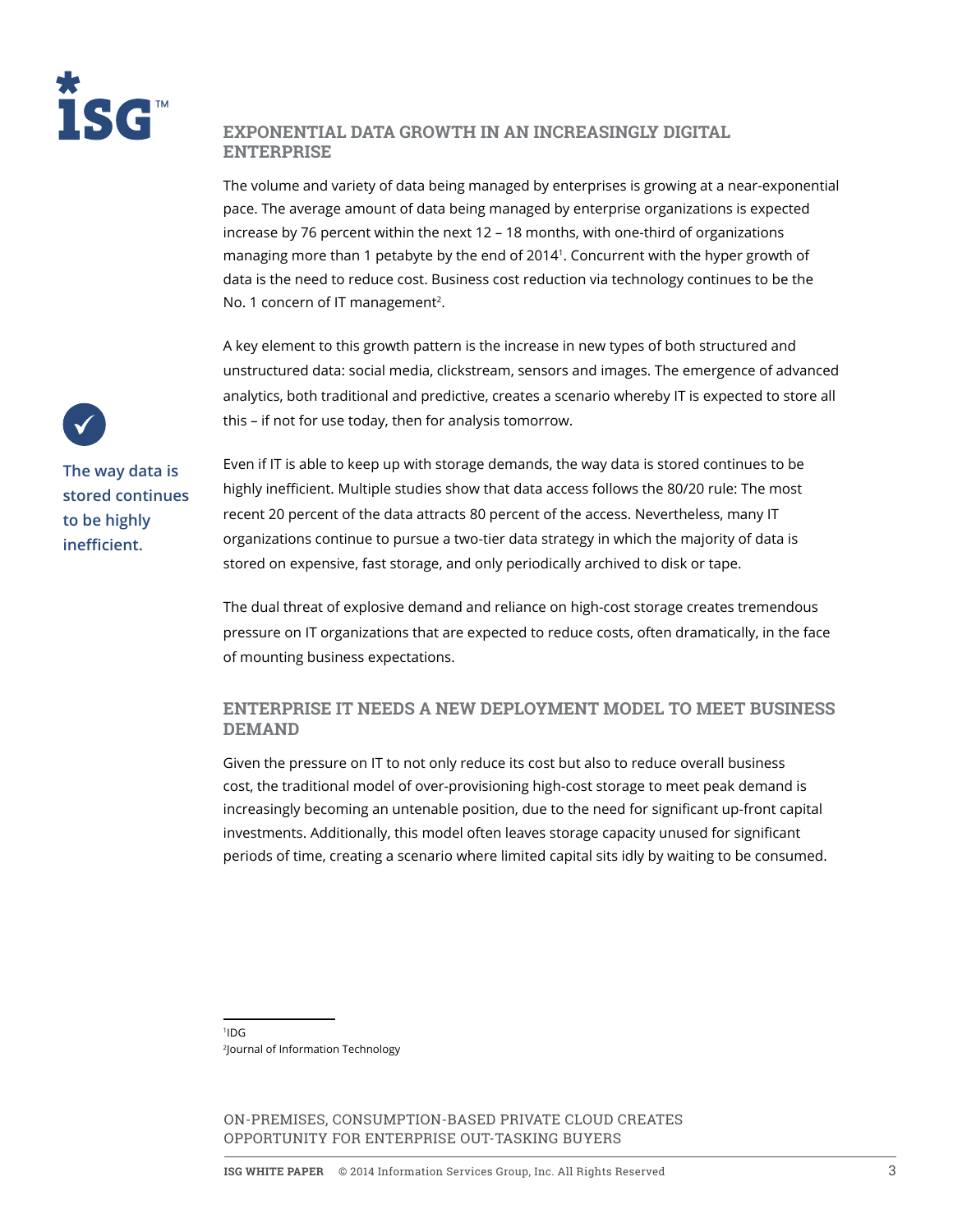



**Public cloud deployment presents different challenges.**

Many organizations are considering the use of a public cloud service to relieve this tension. Storage costs for public cloud services are generally cheaper than on-premises solutions<sup>3</sup>; however, the public cloud deployment model presents another set of challenges to potential buyers, which typically focus on three questions:

- **1.** Who has access to our data?
- **2.** Where is it?
- **3.** How is it secured?

The public cloud model, by its design, abstracts the answers to these questions. A massively scaled and standardized architecture, supported by shared resources, does not want to provide deep transparency into its operations, because this is generally viewed as a strategic asset to the provider – their "secret sauce." This model works exceptionally well for consumer services (like Netflix), but given the state of play in today's enterprise IT organizations faced with an increasing regulatory environment, an abstracted set of shared resources is often viewed as not acceptable for highly sensitive data.

Therefore, privacy, data sovereignty and security concerns often eliminate public cloud offerings from consideration as an enterprise-wide deployment model to solve the underlying tension between IT and the business.



**Solutions are quickly emerging in the market to fill this void.**

## **CONSUMPTION-BASED, ON-PREMISES PRIVATE CLOUDS EMERGE**

Buyers are increasingly looking for a model that provides them with the flexibility of a public cloud, but with the security and control of a private cloud that resides within their own data center. Solutions are quickly emerging in the market to fill this void: Consumption-based, on-premises, managed private clouds.

In this deployment model, the supplier owns the hardware and software; the assets, however, reside inside the customer's data center, eliminating many of the concerns around privacy, data sovereignty and security. The supplier manages these assets, as well as associated service delivery, with a combination of remote, local and on-premises resources.

While remote, third-party infrastructure management (RIM) is a mature offering, the commercial and operational constructs inherent in an OPCB model is what sets it apart, resulting in "public cloud-like" benefits, including:

3Forrester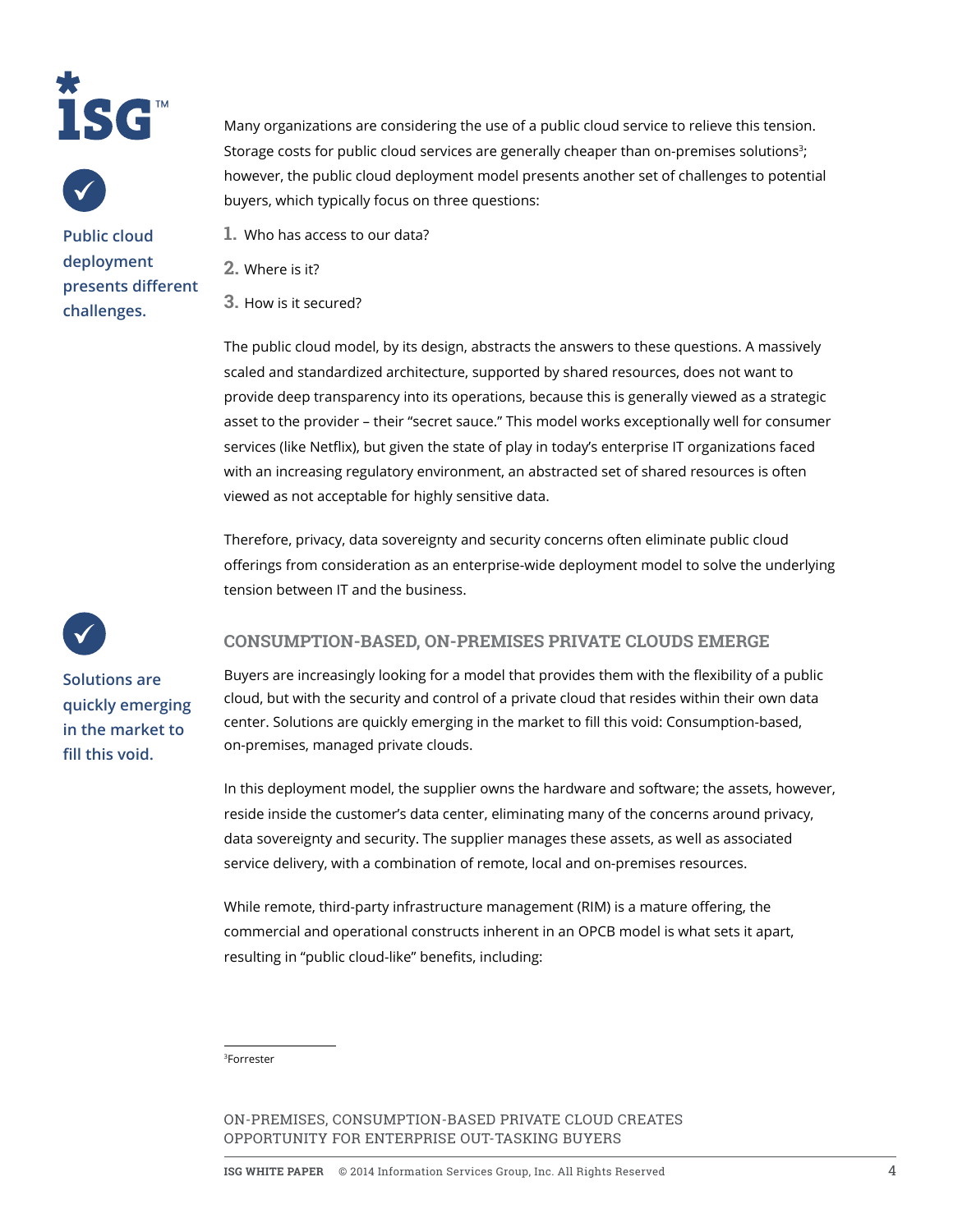

- **1. Encouraging usage-based behavior** from business customers by linking consumption with billing.
- **2. Faster, more efficient provisioning and de-provisioning** of hardware by relying on a supplier to install, configure and support hardware at the point in time it is needed.
- **3. Lower capital expenditures** on underutilized hardware by paying for services as an operational expense when they are actually used, rather than when they are planned to be used.
- **4. Improved internal capacity planning and the relationship to the business** by having a contractual commitment with the provider that requires a shared process for planning significant increases or decreases in consumption, based on business demand.
- **5. Overall reduction in total cost of ownership for in-scope hardware, software and services** by using mechanisms like tiered storage to place data in the appropriate storage type.

#### **CONSUMPTION-BASED PUBLIC CLOUD MODELS TAKE CAREFUL EVALUATION**

When evaluating vendor solutions, ISG recommends customers prioritize commercial and contractual service aspects at the same or greater level than the underlying technology stack. Additionally, ISG recommends that IT work closely with business stakeholders to help them understand not only the true cost of services, but also how the consumption-based public cloud (CBPC) model can drive future return on investment.

In addition to a thorough technical assessment, OPCB buyers should focus their evaluation on the degree to which the provider uses commercial and contractual levers within their control to deliver benefits inherent in public cloud offerings in a private environment: pay-per-use, rapid provisioning and high levels of elasticity. Five key factors to evaluate for OPCB are:

**1. Asset ownership and service delivery model:** In a CBPC model, vendors may support the customer's hardware, may own the hardware themselves or both – as in the case where a customer wants to transform from a traditional operating model to a new model. ISG recommends customers strongly consider models where the provider owns and manages the hardware. While this model creates significant changes in the customer's underlying service delivery model, including governance, roles and responsibilities, and operations, it also enables customers to realize the full benefits of this emerging delivery model. Changing the focus to what is needed rather than how it is provided is increasingly viewed as a step-level change in IT maturity for commodity services.

ON-PREMISES, CONSUMPTION-BASED PRIVATE CLOUD CREATES OPPORTUNITY FOR ENTERPRISE OUT-TASKING BUYERS

**Close collaboration needed between IT and business stakeholders.**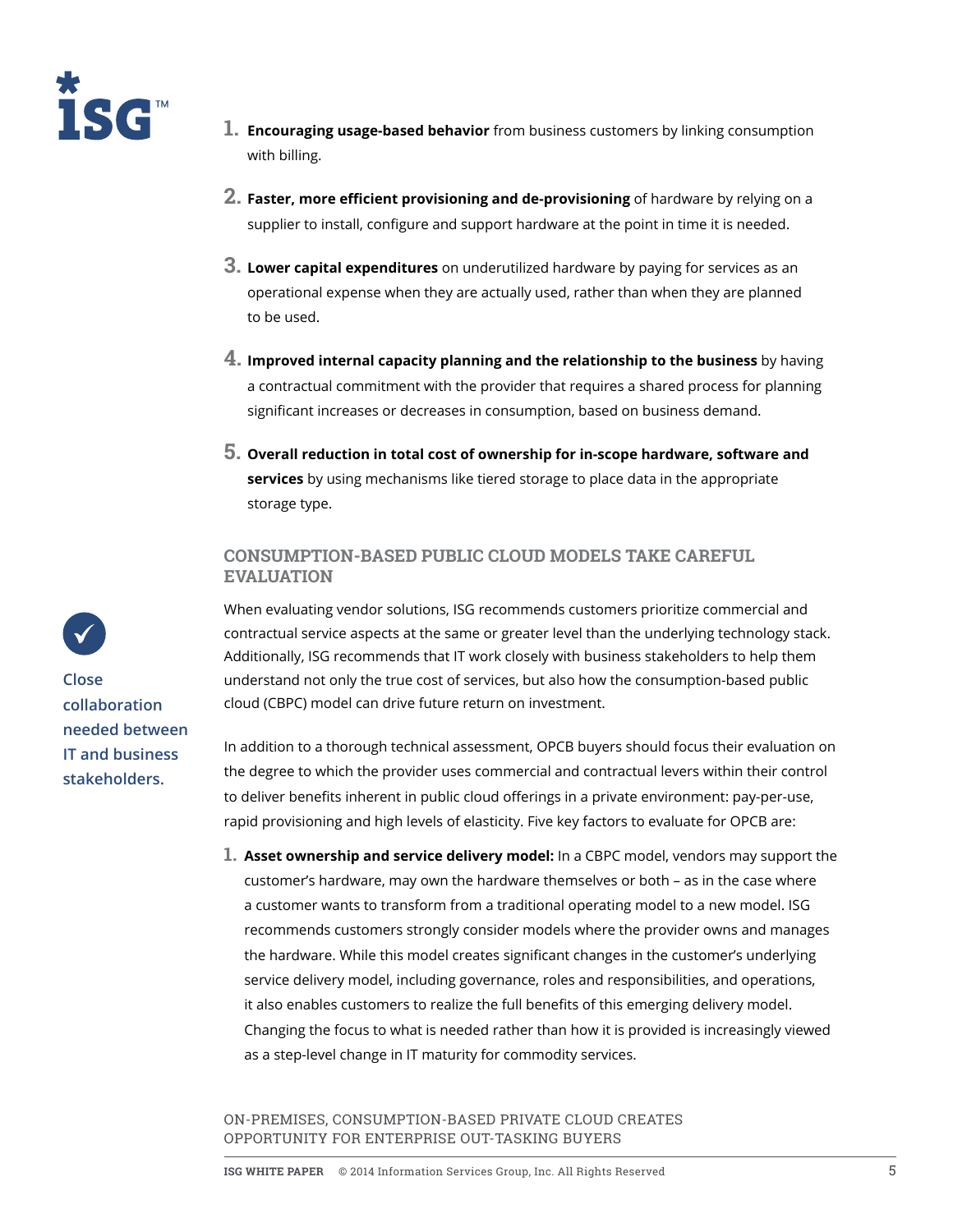

- **2. Service levels and commitment to continuous capacity planning:** In a CBPC model, service levels are tightly aligned with capacity planning. Given that the infrastructure resides within the customer's data center, the provider cannot simply add more capacity on demand. This needs to be closely planned and coordinated with the customer, meaning that the CBPC model begins to look like an extension of the existing IT organization rather than an outsourced service. The level of maturity of the provider's process, as well as cultural fit with the existing IT team, is an important evaluation criterion. ISG recommends potential customers probe for detail on a capacity management process aligned with IT Infrastructure Library standards that allows customers, within a defined, contractuallyagreed structure, to work with the vendor to plan significant increases (or decreases) in storage and or computing requirements. To realize the true value in the CBPC model, a robust and mature governance process is critical.
- **3. Consumption-based pricing structure:** Vendors will generally tout a "pay-as-you-go" or "consumption-based" pricing approach, but these claims should be thoroughly evaluated to understand the implications for a specific business case. For example, vendors may charge a flat amount per month based upon an agreed amount of storage, then a rate per gigabyte, by storage tier, used above the baseline. Vendors also may offer a pure usage-based mode but expect to pay a higher unit rate for this flexibility. Additionally, customers should clearly understand what is being charged for: Allocated storage or occupied storage. Progressive vendors who have a well-defined, standardized offering with contractually-committed capacity planning will offer pricing based on actual usage, while vendors that are still maturing their offerings will offer pricing based on allocations. Buyers should thoroughly review contract terms and order forms to ensure all potential fees are accounted for.
- **4. Length of commitment:** Given that the infrastructure is dedicated, customers should expect significantly longer levels of commitments than in public cloud offerings. This is even more the case when vendors agree to contractually commit to transformation (see No. 5 below). Durations can vary from months to years, which means that customers should be comfortable with the specific technology stack offered by the CBPC vendor. Converged infrastructure solutions, where compute, storage and network are combined to create a single stack, are typically used in the CBPC model.
- **5. Transformation and commitment to an agreed-upon return on investment:** Leading vendors will increasingly agree to bundle the cost of transformation (moving from a legacy storage platform to the new platform) within the per-unit cost of the service, eliminating the need for any up-front project cost. Buyers need to be prepared for a thorough business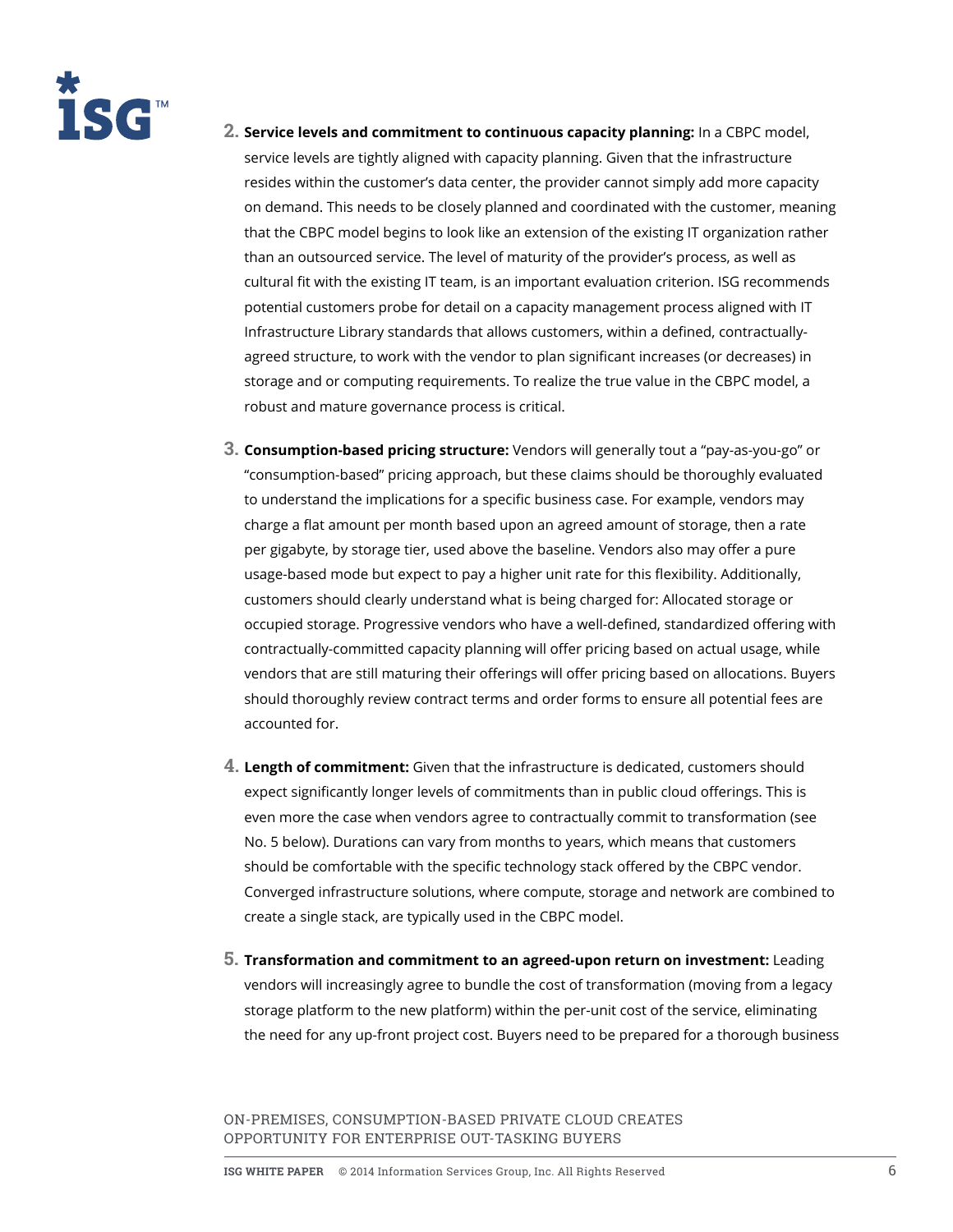

case analysis with the vendor in order to get this agreement in place. When evaluating the return on investment of the service, ISG recommends including "softer" savings as well as traditional "hard" savings. Examples include "right-sizing" of hardware upon deployment, decreases in procurement time, increased usable life of assets and, most importantly, tiered storage that allocates the right data to the most cost-effective storage tier.

#### **SUMMARY**

**ISG anticipates strong demand from customers for the OPCB deployment model.**

ISG anticipates strong demand from customers for the OPCB deployment model given that buyers want to take advantage of the promise of public cloud. The buyers are concerned, however, about privacy, data sovereignty and security, which often eliminate public cloud as a deployment model candidate for all workloads. Conversely, customers can build dedicated clouds to meet privacy, data sovereignty and security requirements; however, this approach typically results in a highly complex, capital expenditure intensive project, upon which many customers are not prepared to embark.

Although not appropriate for all ISG clients, we believe the emerging OPCB out-tasking model warrants serious consideration for clients that:

- **1.** Place a premium on data sovereignty.
- **2.** Do not want to release full operational control, and
- **3.** Seek the flexibility of an operational expenditure commercial model.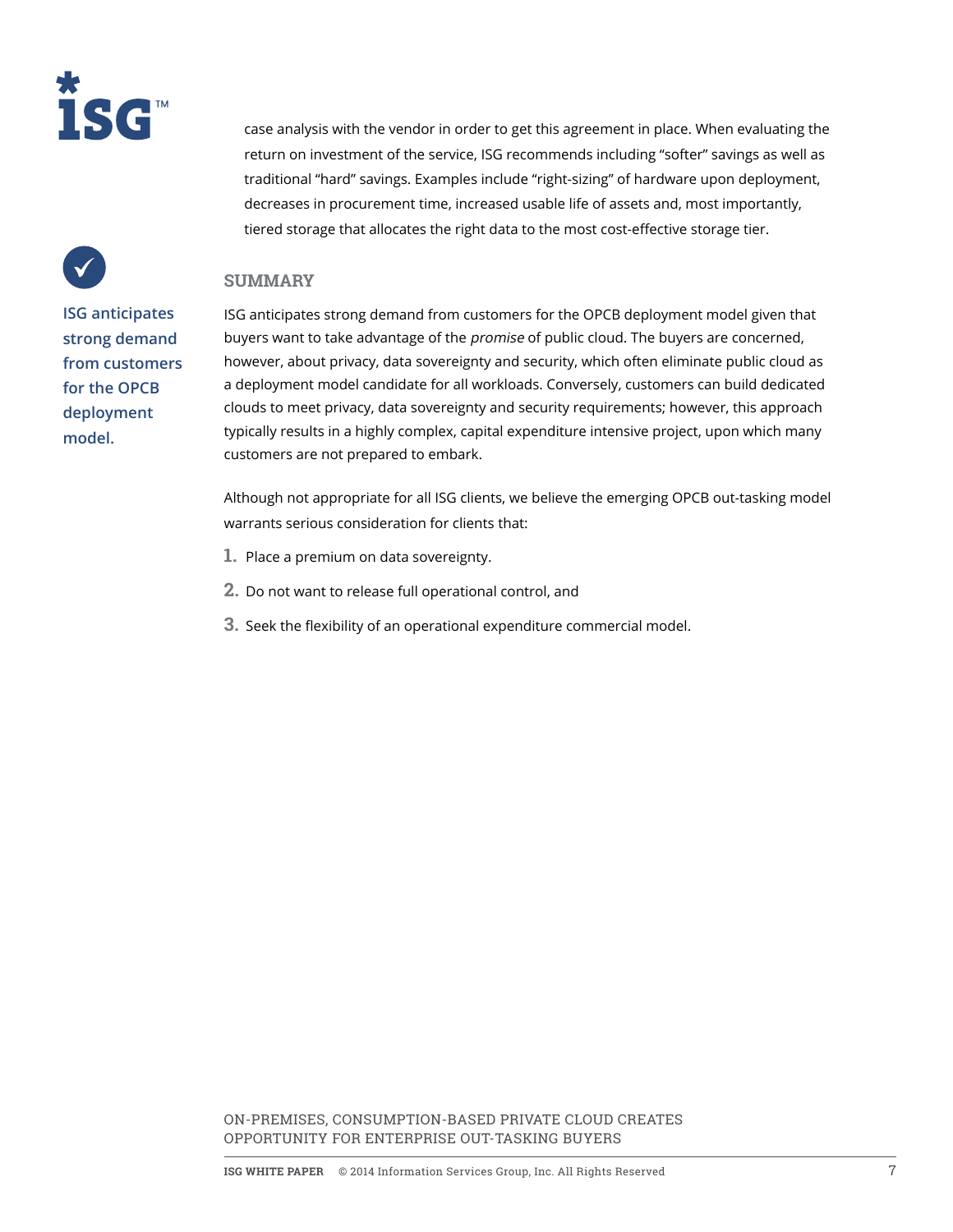## ABOUT THE AUTHOR

### **Consumption-Based Private Cloud Creates Opportunity for Enterprise Out-Tasking Buyers**

**Published June 13, 2014**

**STANTON JONES**



#### Analyst, Emerging Technology

Stanton helps enterprise IT and sourcing leaders rationalize and capitalize on emerging technology opportunities in the context of the global sourcing industry. He brings extensive knowledge of today's cloud and automation ecosystems, as well as other disruptive trends that are helping to shape and disrupt the business computing landscape. Stanton has been with ISG for more over a decade. During his tenure he has helped clients develop, negotiate and implement cloud infrastructure sourcing strategies, evaluate and select software-as-aservice platforms, identify and implement best-in-class service brokerage models, and assess how the emerging cloud master architecture can be leveraged for competitive advantage. Stanton has also guided a number of leading service providers in the development of nextgeneration cloud strategies. Stanton is a recognized industry expert, and has been quoted in CIO, Forbes and The Times of London. You can follow Stanton on Twitter: @stantonmjones.